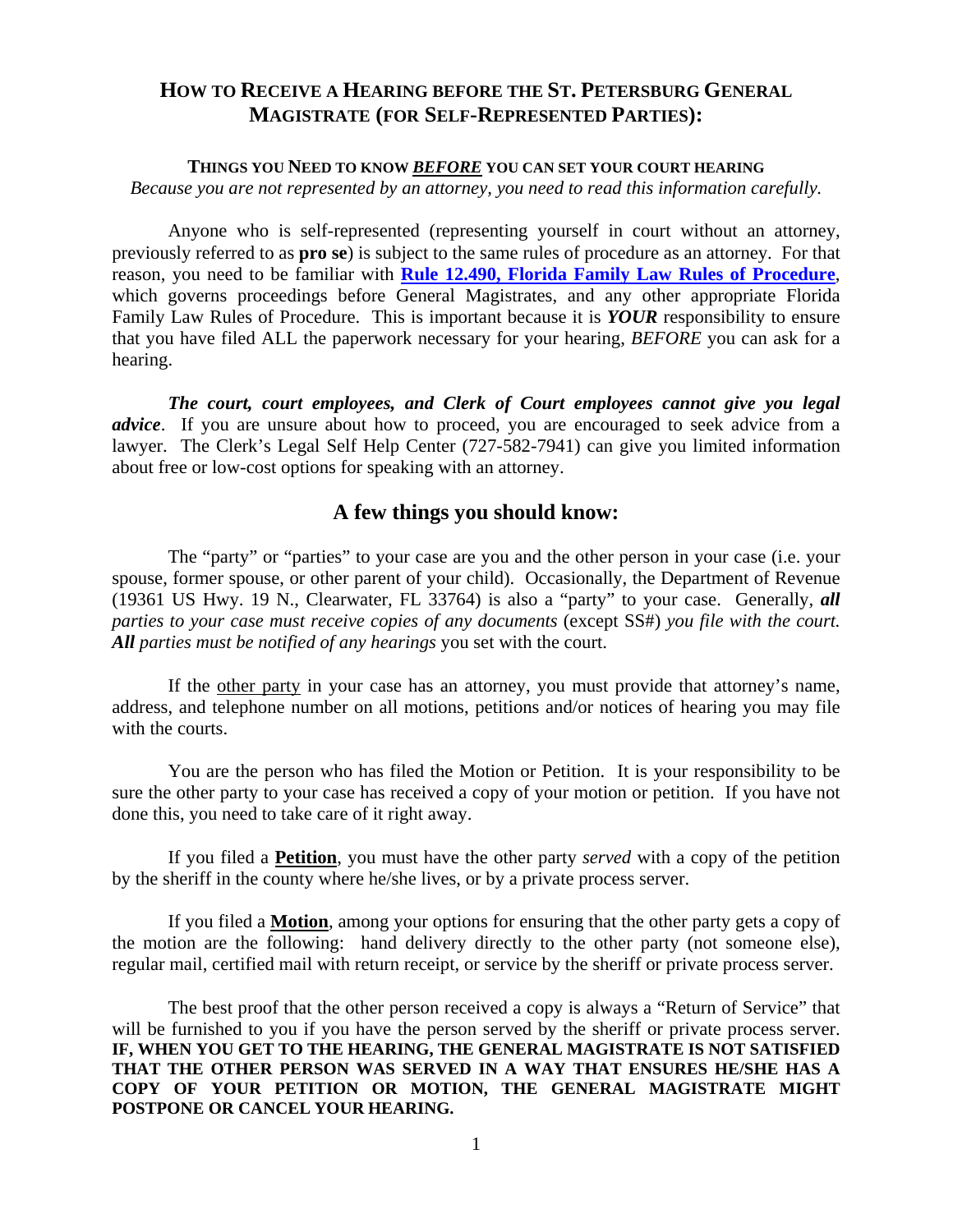### **PROCEDURAL REQUIREMENTS**

The following are some examples of procedural requirements, and is not intended to be legal advice:

- In a divorce case (with minor children) or paternity action, the required Parent Education and Family Stabilization Course must be completed and course certificate filed with the court by *BOTH* parents prior to the hearing.
- In cases involving financial relief (initial or modified orders of alimony or child support, distribution of assets and debts, etc.), both parties are required to comply with the requirements of [Rule 12.285, Fla. Fam. L. R. P.,](http://www.floridabar.org/TFB/TFBResources.nsf/0/416879C4A88CBF0485256B29004BFAF8/$FILE/311%20Family%20Law.pdf?OpenElement) regarding filing and exchange of financial information. If a party in the case has not complied with mandatory financial disclosure, this should be addressed **before** the final hearing.

If you are certain that you have filed all the *correct* and *completed* paperwork, then you are now ready to ask for your case to be scheduled for a hearing.

# To schedule your hearing:

## Call the **Family Law Information and Resource Center (727) 582-7200**  and ask if your case is ready for hearing.

- Have your **case number**, paper and pencil ready.
- Staff at the **Information and Resource Center** (727-582-7200) will give you procedural advice regarding the last *two forms* that you will need to fill out in order for your case to be heard by the General Magistrate. *Please follow their instructions carefully*.
- If either party does not speak and understand English well, the party who requested the hearing must **call (727) 453-7177 to arrange a court-certified/qualified interpreter** to be present for the hearing. Friends and relatives will not be allowed to provide language interpretation.